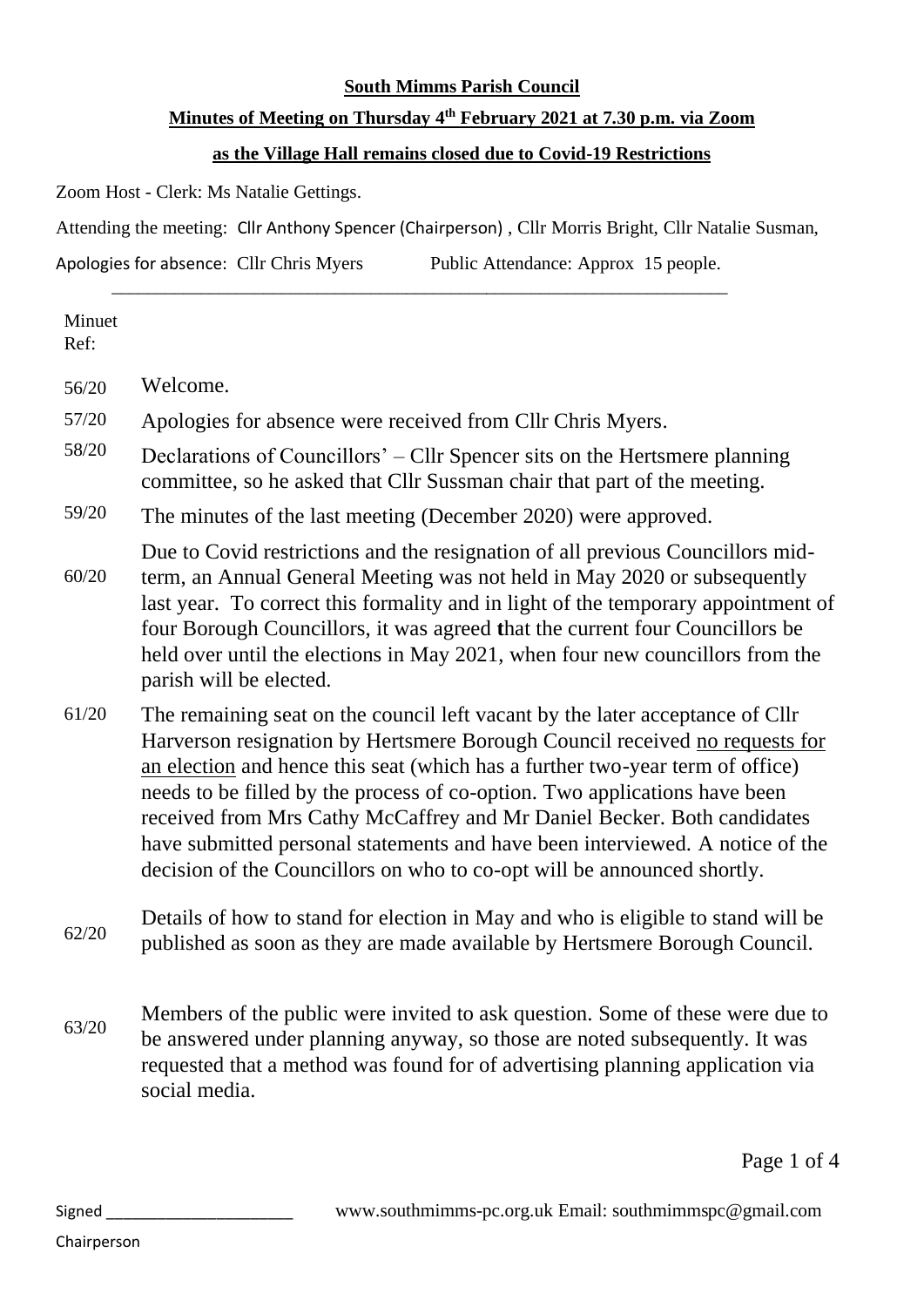64/20 A new Community Facebook Group was created by Cllr Myers a few weeks ago and initially the Clerk was also made an Admin (but she was removed last week). It was previously the understanding of the Councillors present at this meeting, that if no South Mimms residents had come forward to act as administrators, then a discussion was required on the possibility of changing the group to a SMPC controlled group (and it would therefore be appropriate for this to be run by the Clerk).

> This agreement was made at the meeting, however SUBSEQUENT to the meeting (at which Cllr Myers was not present) Cllr Myers has said that the Facebook Group he set up is his private group, and as such he has no intension of turning it over to SMPC, even though he is a Potters Bar resident and Hertsmere Councillor for Furzfield, who will not remain a SMPC temporary Councillor beyond May's elections.

> As a result, the Clerk and Cllr Susman are in the process of creating an SMPC Facebook Page. This will not be a members group, but a Facebook Page that anyone will be free to follow and which can be used by the Clerk to alert the public to news and items being posted on the SMPC website.

## 65/20 Planning:

*21/0119/LBC* Mimms Hall, Warren Gate Lane construction of an outdoors tennis court and associated fencing.

*21/0093/HSE* – 23 Ceil Cottages, further to the previous application for a side and rear extension (which was granted) the new application adds a loft conversion with rear dormer and Juliet balcony.

*21/0090/CLP* Oak Villa Wash Lane, two story rear extension.

*20/2129/Ful* Land adjacent to 49 Blanche Lane, new 2 storey 3 bed house (comments were required by 25/01 so this was emailed to councillors ahead of the meeting for any comments – none were received). It was noted that this application had an extremely short notice period and Cllr Spencer undertook to raise this issue with Hertsmere Planning Department.

*20/2085/ADV* – Non illuminated advertisement sign at Pitstop 21 St Albans Road (retrospective) and 21/0091/FUL Single storey rear extension of metallic construction.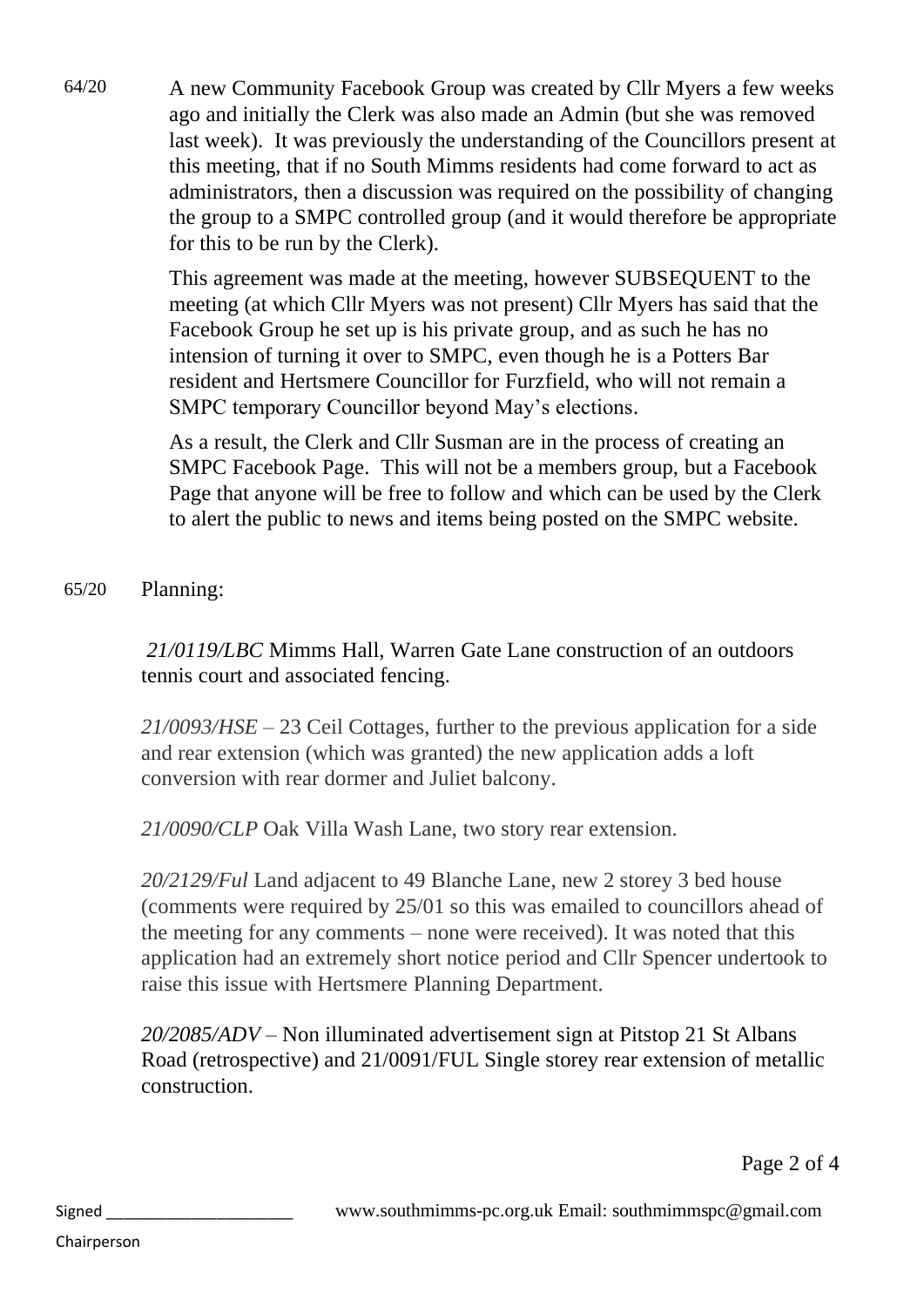*21/0054/LBC* - Dancers Hill House – Conversion of Dancers Hill House into three flats (1 x 2 bed, 2 x 3 bed) to include single storey rear extension, front basement terrace and bridge, alterations to fenestration, internal layout and landscape. Two storey side extension to detached Cottage, single storey rear extension to Potting Sheds and construction of glass link to Cottage to create one 4-bed dwelling to include alterations to fenestration and internal layout to both.

*Clerks Note: This is a reapplication of the planning permission granted 3 years ago (but not acted on) pending fund raising for this house to possibly become a museum for The Battle of Barnet, due to its proximity to the newly identified location of the Battle Field, on land running over Kitts End Farm and the back of the adjacent golf course. This was featured on Digging For Britain Series 5 Episode 3 (East of England). Anyone interested in this project can contact the Clerk for details.* 

*21/0161/LBC* Cedar House Blanche Lane, Instillation of access hatch to front elevation (listed building consent).

Enforcement updates from Clerk:

- Aggregates Site next to Romani House going to a full public enquiry.
- Wash Lane gates Enforcement to inspect next week.
- Pitstop 21– some planning applications have been submitted now as above, but not for the car port. Victor Unuigbe at Hertsmere enforcement is chasing owners (separate from tenants) for details of their intensions. Residents reported that this has been taken down.
- A1 Skips- response from Hertsmere, formal action to be taken in three weeks if A1 continue and fail to apply for a retrospective license after cease and desist letter was issued.

67/20

66/20

New Houses – The Clerk has been contacted by Peter Mitchell, Associate Planning and Development at Gascoyne Estates who are a major landowner in the civic parish. They are seeking public opinions on plans they have submitted to Hertsmere. The Clerk reported that she spoke to Hertsmere the morning before this meeting and they had been very surprised by Gascoyne Estate's approach to the Clerk as this was the first they had heard of their plans for South Mimms and reported that Gascoyne Estates were not up-to-date with the current situation with Hertsmere's plans which are already well developed and will be opening public consultation in May (not April now).